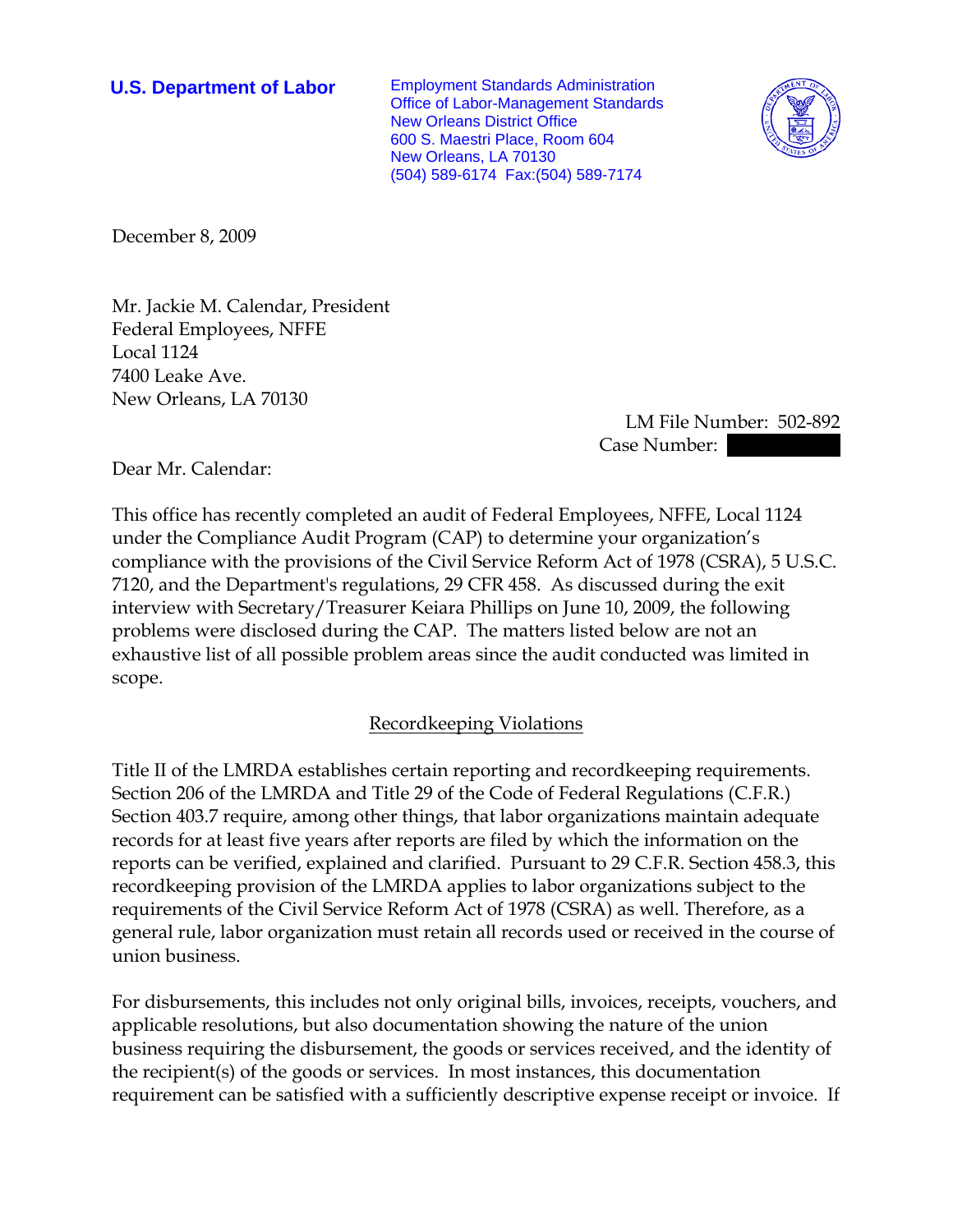an expense receipt is not sufficiently descriptive, a union officer or employee should write a note on it providing the additional information. For money it receives, the labor organization must keep at least one record showing the date, amount, purpose, and source of that money. The labor organization must also retain bank records for all accounts.

The audit of Local 1124's 2008 records revealed the following recordkeeping violations:

1. General Reimbursed Expenses

Local 1124 did not retain adequate documentation for reimbursed expenses incurred by Secretary/Treasurer Tasha White totaling at least \$151.22. For example, White received \$95.39 as reimbursement for copies in January 2008, but there was no documentation of the union purpose for these copies. Similarly, White received \$55.83 as reimbursement in May 2008 for cards, but there was no receipt or other information to provide the amount of the cards, who received them, or the union purpose.

As previously noted above, labor organizations must retain original receipts, bills, and vouchers for all disbursements. The president and treasurer (or corresponding principal officers) of your union, who are required to sign your union's LM report, are responsible for properly maintaining union records.

2. Information not Recorded in Meeting Minutes

During the audit, Mr. Calendar advised OLMS that the executive board authorized disbursements for flowers and gifts for members during various meetings or by email. Article VI, Section 1 of the local's bylaws states in part that "the Executive Board shall meet at least monthly and accurate minutes of each meeting shall be kept. Article VI, Section 2 states in part that "the Executive Board shall ensure that no funds are expended unless authorized by the membership or Executive Board in consonance with authorities and limits established by the membership." However, Local 1124 maintained no minutes of those meeting or copies of the emails. Minutes of all membership or executive board meetings must report any disbursement authorizations made at those meetings.

Based on your assurance that Local 1124 will retain adequate documentation in the future, OLMS will take no further enforcement action at this time regarding the above violations.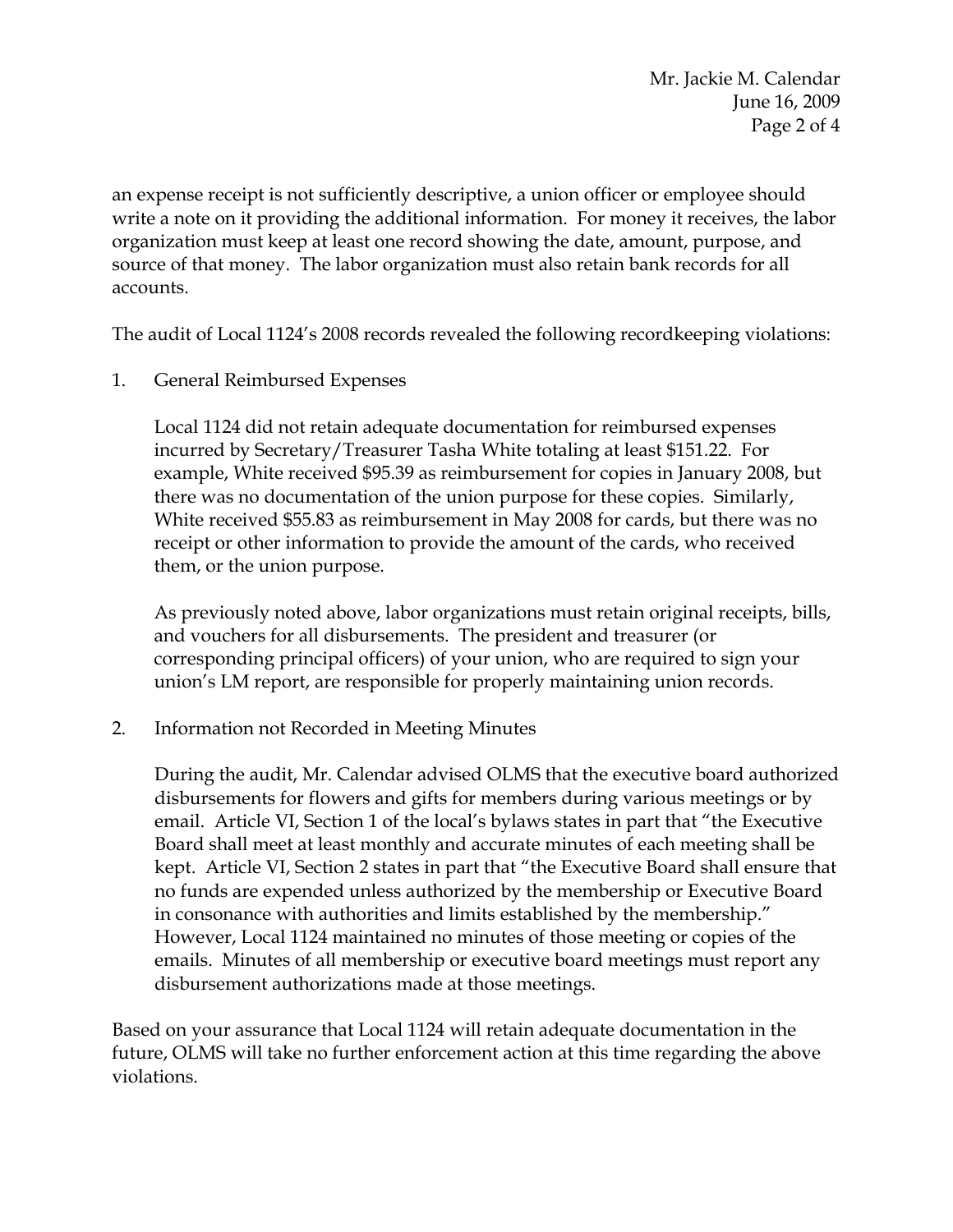## Reporting Violations

Pursuant to 29 C.F.R., Section 458.3, the reporting requirement under 29 C.F.R. Section 403.2 (see Section 201(b) of the Labor-Management Reporting and Disclosure Act (LMRDA)) is made applicable to labor organizations subject to the requirements of the CSRA. This provision requires labor organizations to file annual financial reports that accurately disclose their financial condition and operations. The audit disclosed a violation of this requirement. The Labor Organization Annual Report Form LM-3 filed by Local 1124 for fiscal year ending December 31, 2007, was deficient in the following areas:

## 1. Amount of Fidelity Bond

The union failed to report its bond of \$10,000 in Item 20. As stated in the LM-3 report instructions, the maixmum amount recoverable for a loss caused by any officer, employee, or agent of your organization who handled your organization's funds should be entered in Item 20.

# 2. Rates of Dues and Fees

The union reported dues in Item 23 (a) as the total received from all members on a monthly basis rather than the total that would be paid per month by each member. As stated in the LM-3 report instructions,the regular dues or fees or other periodic payments which a member must pay to be in good standing in your organization and the calendar basis for the payment (per month, per year, etc.) must be entered in Item 23, Line (a).

## 3. Statement B

The union erroneously reported the total amount of dues paid by members as receipts in Item 38 when they actually receive only a portion from the National after per capita tax is deducted. As stated in the LM-3 report instructions, if an intermediate or parent body receives dues checkoff directly from an employer on behalf of your organization, do not report in Item 38 the portion retained by that organization for per capita tax. The union erroneously reported per capita tax received in Item 39 though the union does not receive per capita tax. The union erroneously reported per capita tax paid in Item 47 though the per capita tax is deducted directly from the members' dues by the National.

## 4. Failure to File